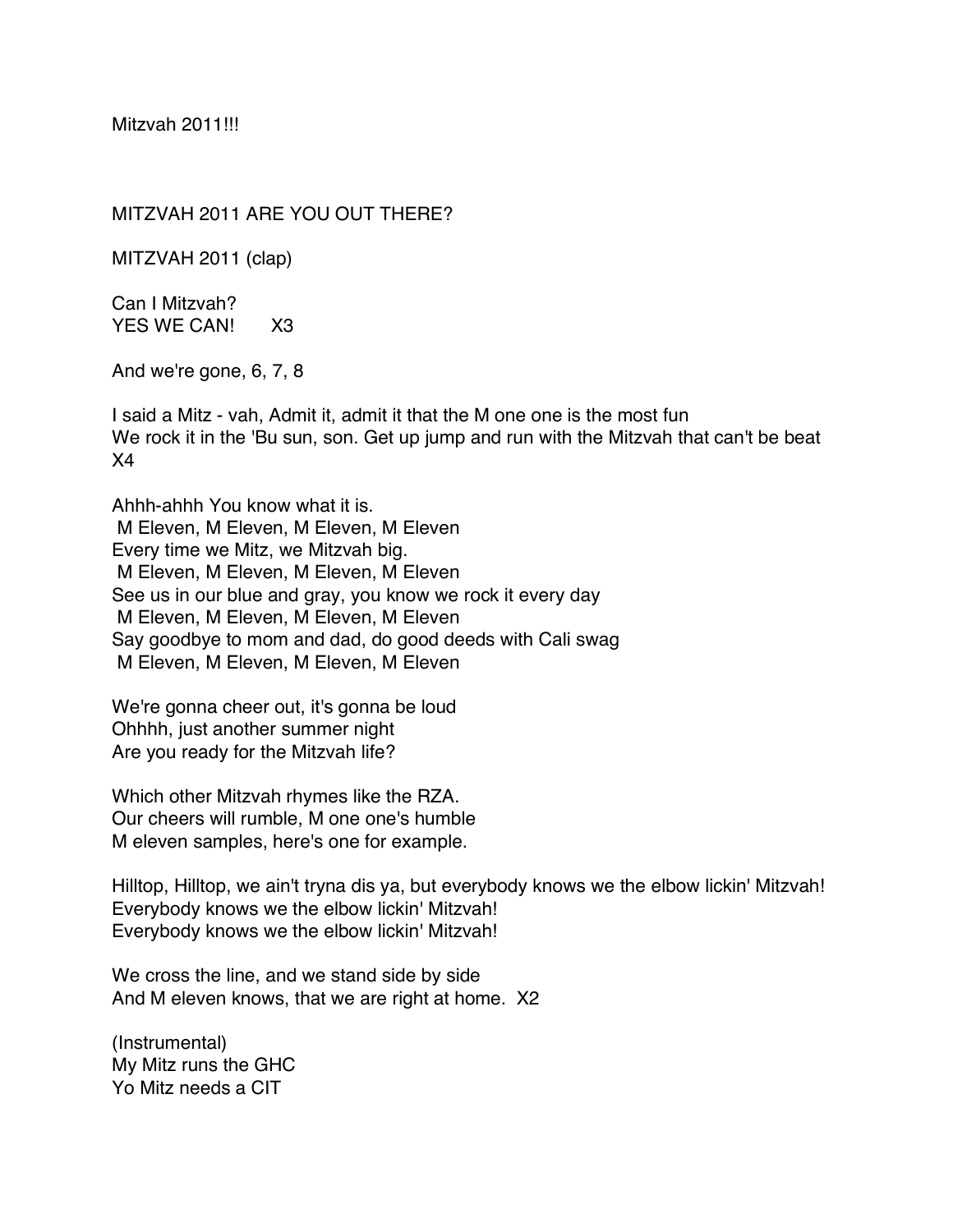My Mitz rage in the cage Yo Mitz ain't the right age My Mitz, half the camp, right Yo Mitz down at TEC site My Mitz, palace life Yo Mitz, butta knife My Mitz, Chug Gadol Yo Mitz, Cabin Ro My Mitz, got our own limud Yo Mitz, just plain rude!

It's time that we let this camp know, M Eleven gonna rep it from the Mo, Mitzvah got cheers that impress P.S. We the best in the business

Oooh, Gindling, do you know what we're worth! M Eleven is the best on earth They say that at Hilltop, MITZVAH COMES FIRST! M Eleven is the best on earth M Eleven is the best on earth

Mitzvah rockin' in this camp tonight, M Eleven gonna have a good time X2

M Eleven shuff-a-lin' M Eleven shuff-a-lin'

Our gray and blue is so fly You know that we would not lie Jay-M is smarter than Bill Nye Take a look at this guy Get yo M one one fix, Sicker than the remix. Mitzvah's gonna blow your mind tonight

M Eleven's dancin' on the floor Never been a Mitz like us before Check us out, we got our conselor Or Come on Hilltop hear our mighty roar

Wo-oah oh oh oh oh oh ohhhhhhh Do Mitzvo- oh- oh- oh- oh-ohhhhhttt Check our Flo oh oh oh oh ohhhhhhh